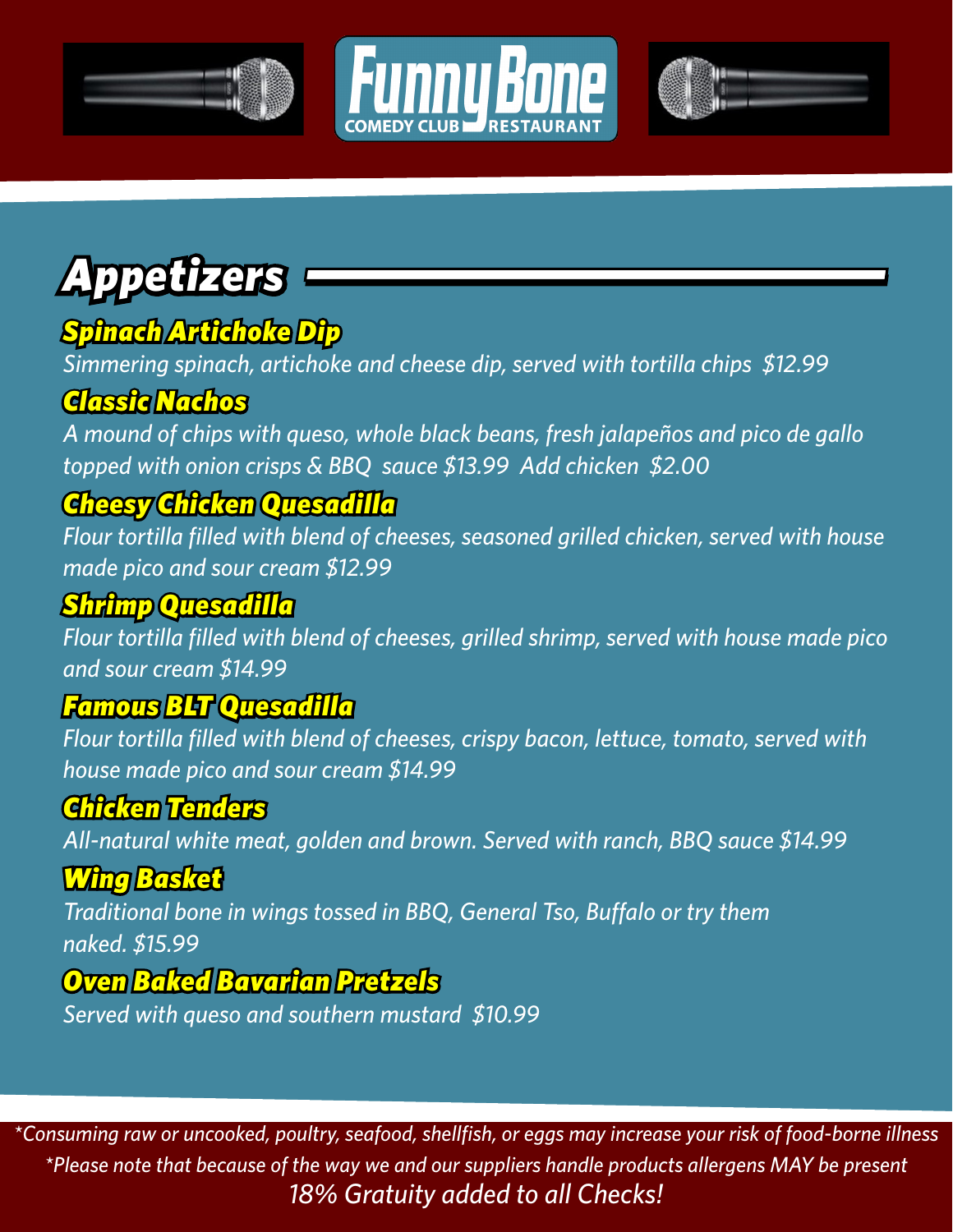### *Appetizers Hand-Breaded Shrimp Basket*

*7 shrimp served with traditional cocktail sauce and house-made coleslaw \$12.99 Buffalo style with bleu cheese add \$1.99*

#### *Basket of Hand Cut Fries (enough to share)*

*House made fries \$5.99 Get em' loaded for \$3.50 additional*

#### *Basket of Sweet Fries (enough to share)*

*Sweet potato fries \$6.99*

# *Salads*

*Dressing - Balsamic Vinaigrette • Ranch • Bleu Cheese • Honey Mustard*

### *Big House Salad*

*Mixed greens, diced tomatoes, cucumbers, cheddar cheese, red onion, and house made croutons \$9.99*

*Wedge Salad Iceberg lettuce, bleu cheese dressing, tomato, red onion, and bacon \$10.99*

#### *Salad Toppers*

*Grilled, Blackened or Fried Chicken \$4.99 Grilled, Blackened or Fried Shrimp (5) \$6.99*

## *Burgers & Sandwiches*

*Sandwiches are served with a pickle wedge. Add basket of fries to share \$6.99*

#### *Bacon Cheese Burger*

*Angus burger topped with cheddar cheese and applewood smoked bacon. Served with lettuce, tomato, and onion \$12.99 Make it a double for \$4 more!*

*\*Consuming raw or uncooked, poultry, seafood, shellfish, or eggs may increase your risk of food-borne illness \*Please note that because of the way we and our suppliers handle products allergens MAY be present 18% Gratuity added to all Checks!*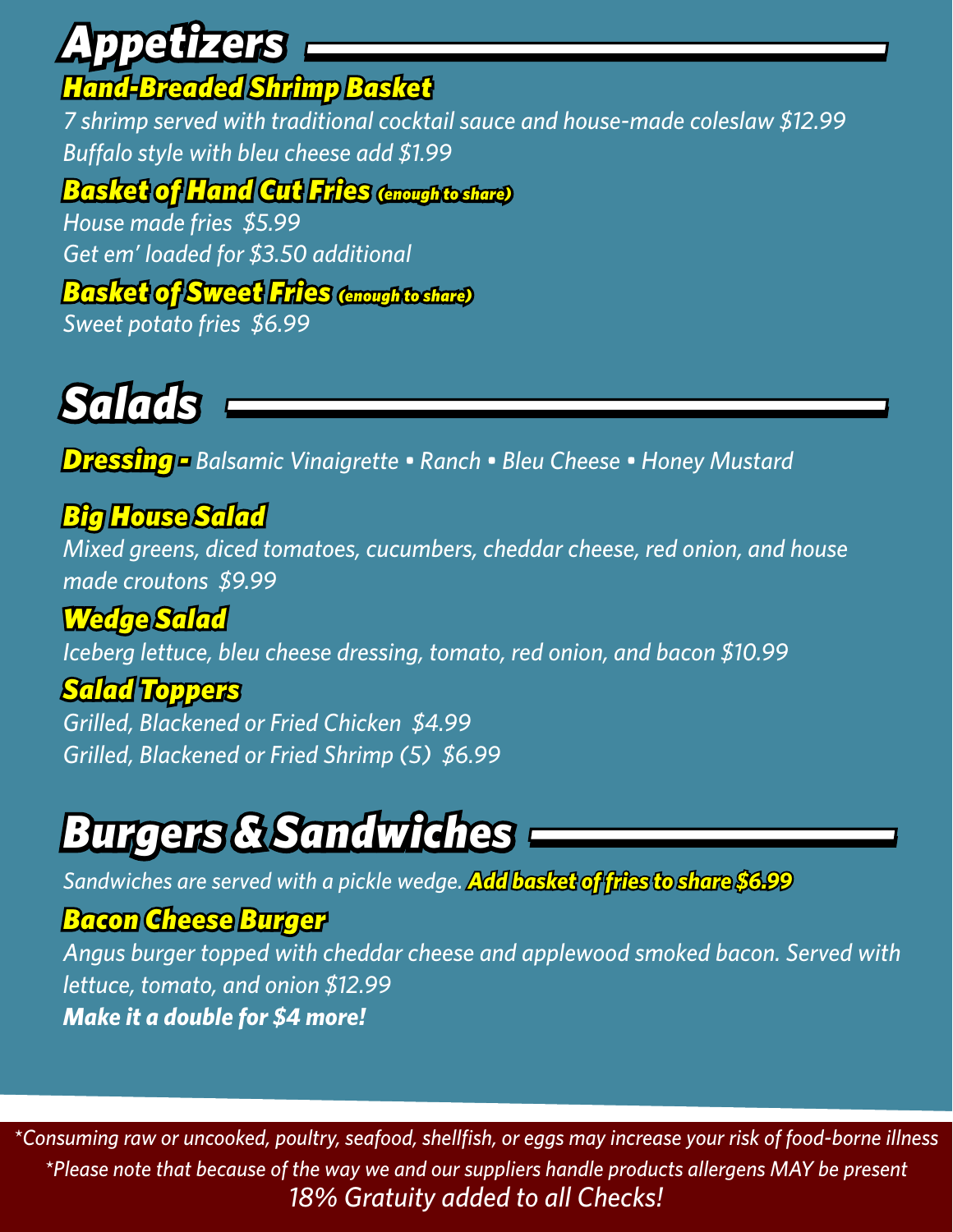# *Burgers & Sandwiches*

*Sandwiches are served with a pickle wedge. Add basket of fries to share \$5.99*

#### *Grilled Chicken BLT*

*Lettuce, tomato, applewood smoked bacon and garlicky parmesan \$11.99*

### *Comedy Club*

*The amazing triple-decker! Ham, smoked turkey, glazed pepper bacon, lettuce, tomato and mayo. Smothered in jack and cheddar cheese, served on Texas Toast \$13.99*

#### *Beyond Burger*

*Plant based burger served lettuce, tomato and amazing onion jam \$13.99*

### *Buffalo Chicken Sandwich*

*Chicken breast fried or grilled, tossed in buffalo sauce. Served with bleu cheese sauce, lettuce and tomato \$12.99*

#### *General Tso Chicken Sandwich*

*Chicken breast brined with sweet tea, fried, tossed in general tso sauce, lettuce and asian slaw \$12.99*

# *Finale*

#### *Funnel Cake Fries \$8.99*

*Large Basket of Flaky, Golden Brown Funnel Cake Fries topped with Powdered Sugar*

#### *Funnel Cake Sundae \$10.99*

*Golden Brown Funnel Cake Fries topped with Powdered Sugar and Vanilla Bean Ice cream*

#### *NY Cheesecake \$7.99*

*Topped with Caramel & Chocolate Sauce*

#### *Ultimate Brownie \$9.99*

*Made with Ghirardelli Chocolate Topped with Whipped Cream, Caramel & Chocolate Served with Vanilla Bean Ice Cream*

*\*Consuming raw or uncooked, poultry, seafood, shellfish, or eggs may increase your risk of food-borne illness \*Please note that because of the way we and our suppliers handle products allergens MAY be present. 18% Gratuity added to all Checks!*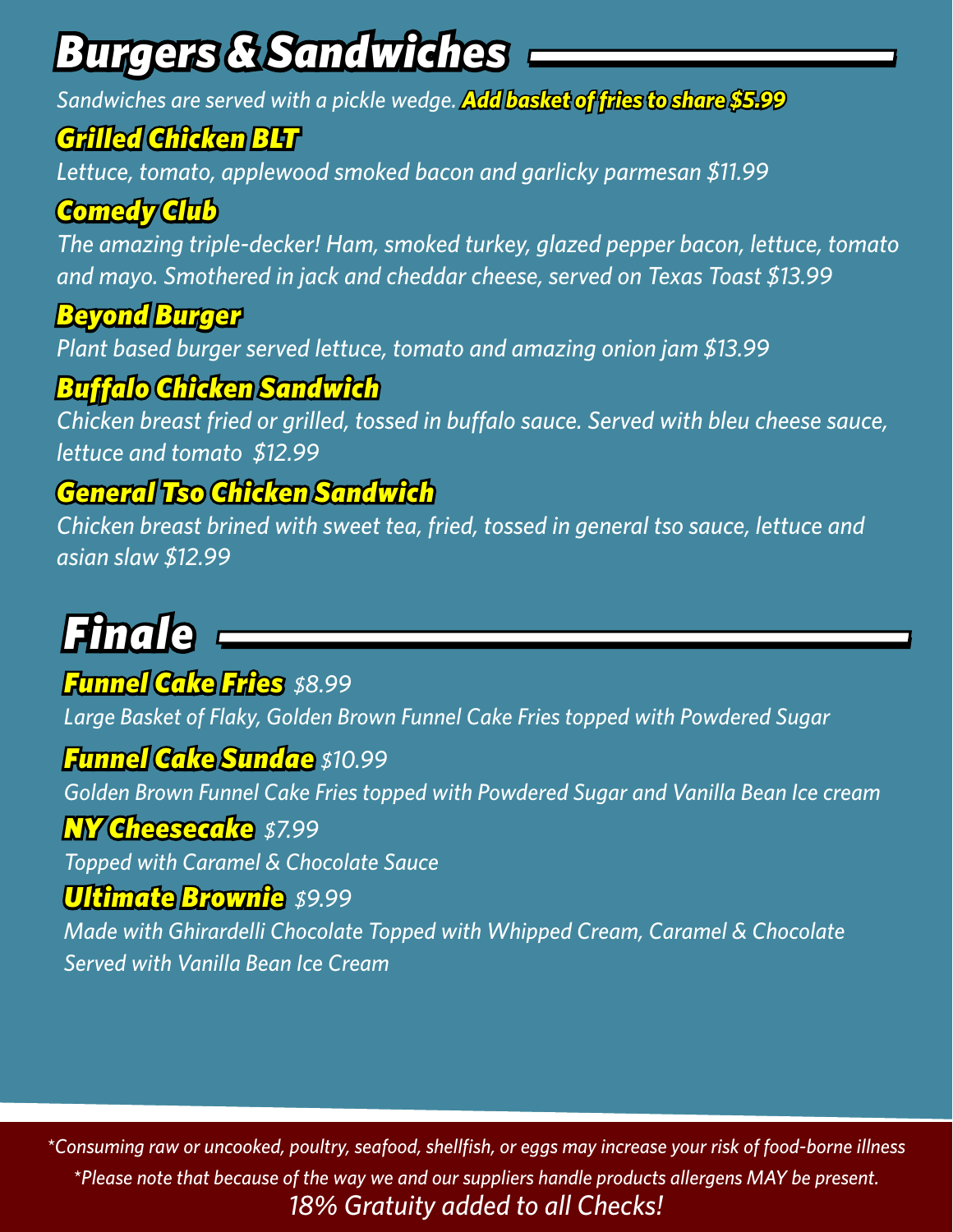## *Beverages*

*Coke \$4 Diet Coke \$4 Root Beer \$4 Sprite \$4 Bottomless Soda All Night! \$8 Lemonade \$4 Fanta Orange \$4*

*Unsweet Tea \$4 Ginger Ale \$4 Bottle Water \$3*

#### *Red Bull \$5*

*Regular • Sugar Free • Red Edition Watermelon • Yellow Edition Tropical Juice (No Refills) \$4 Pineapple • Orange Juice • Cranberry • Grapefruit*

*Saranac Ginger Beer (NA) \$5*

## *Hard Seltzers*

*High Noon \$8 Peach • Watermelon • Pineapple* 

*White Claw \$7 Black Cherry • Mango • Grapefruit • Raspberry • Lime*

# *Domestics*

*Budweiser \$5 Bud Light \$5 Coors Light \$5 Michelob Ultra \$5*

*Yuengling \$5 Miller Lite \$5 PBR \$5*

*Labatt \$5 Labatt Light \$5 O'Douls (NA) \$5*

### *18% Gratuity added to all checks. Please ask your server if you have any questions!*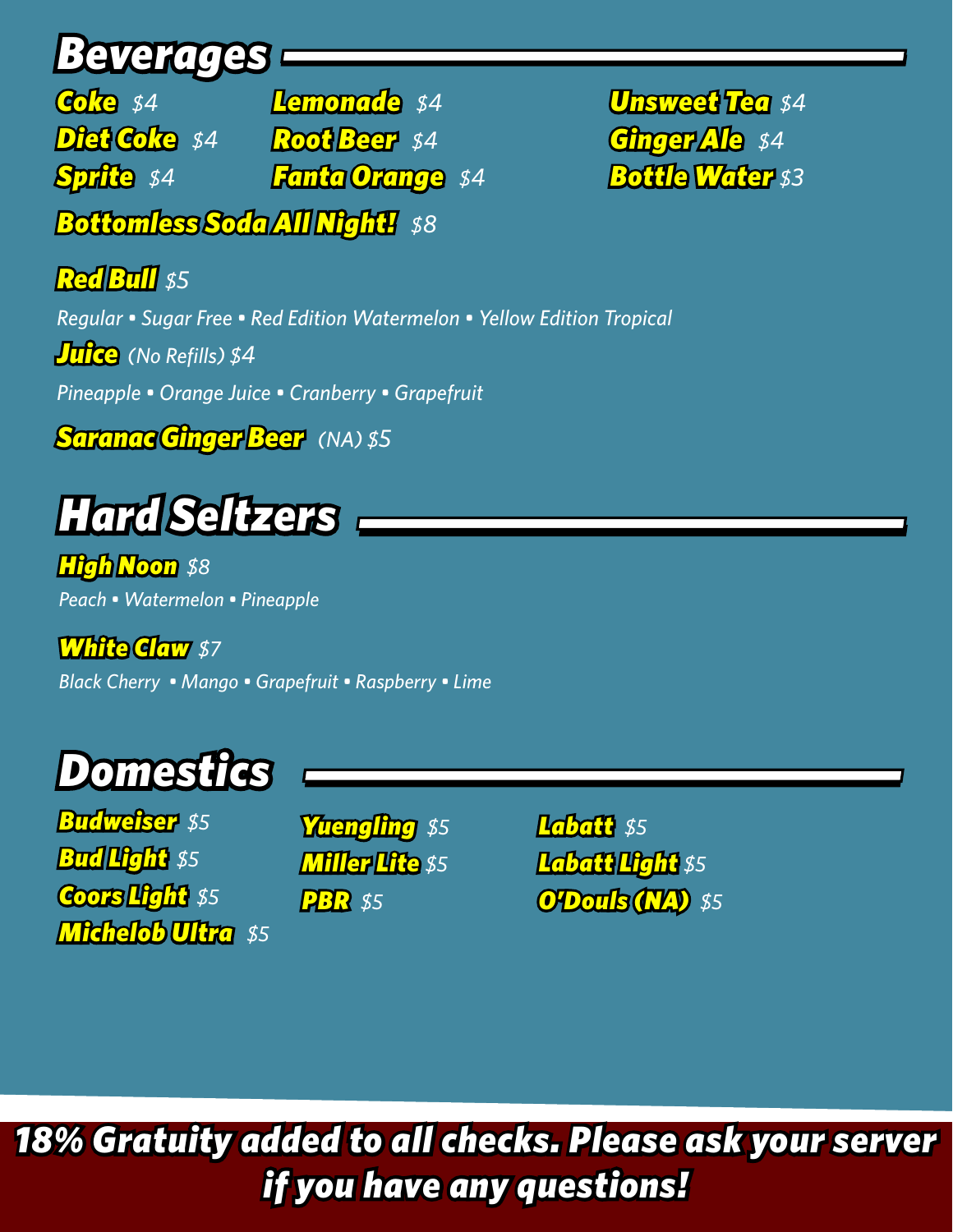# *Craft Cans*

*Southern Tier IPA \$8 Founders All Day IPA \$8 Flower Power \$9 Swallow Wit \$8* 

*Saranac Pale Ale \$8 Lagunitas IPA \$8 Sloop Juice Bomb \$9 1911 Hard Cider \$7*



*Corona \$6.50 Corona Light \$6.50 Blue Moon \$6.50 Angry Orchard \$6.50*

*Guinness \$6.50 Heineken \$6.50 Sam Adams Seasonal \$6.50*

# *Wine & Bubbly*

*House Wine*

*\$8.50 Glass • \$35 Bottle*

*Red Cabernet Sauvignon • Merlot • Pinot Noir • Red Blend*

*White Chardonnay • Pinot Grigio • Riesling • Moscato* 

*Blush White Zinfandel* 

*Reserve List (Bottle Only)*

*White Haven Sauvignon Blanc, Marlborough New Zealand \$38*

*Sonoma Cutrer Chardonnay, Russian River \$40*

*Rodney Strong Pinot Noir, Russian River \$42*

*Sterling Merlot, Napa Valley \$45*

*Stag's Leap Cabernet Sauvignon, Napa Valley \$72*

*18% Gratuity added to all checks. Please ask your server if you have any questions!*

*Bubbles Prima Perla Processo \$10/Glass Martini & Rossi Asti \$40 Bottle*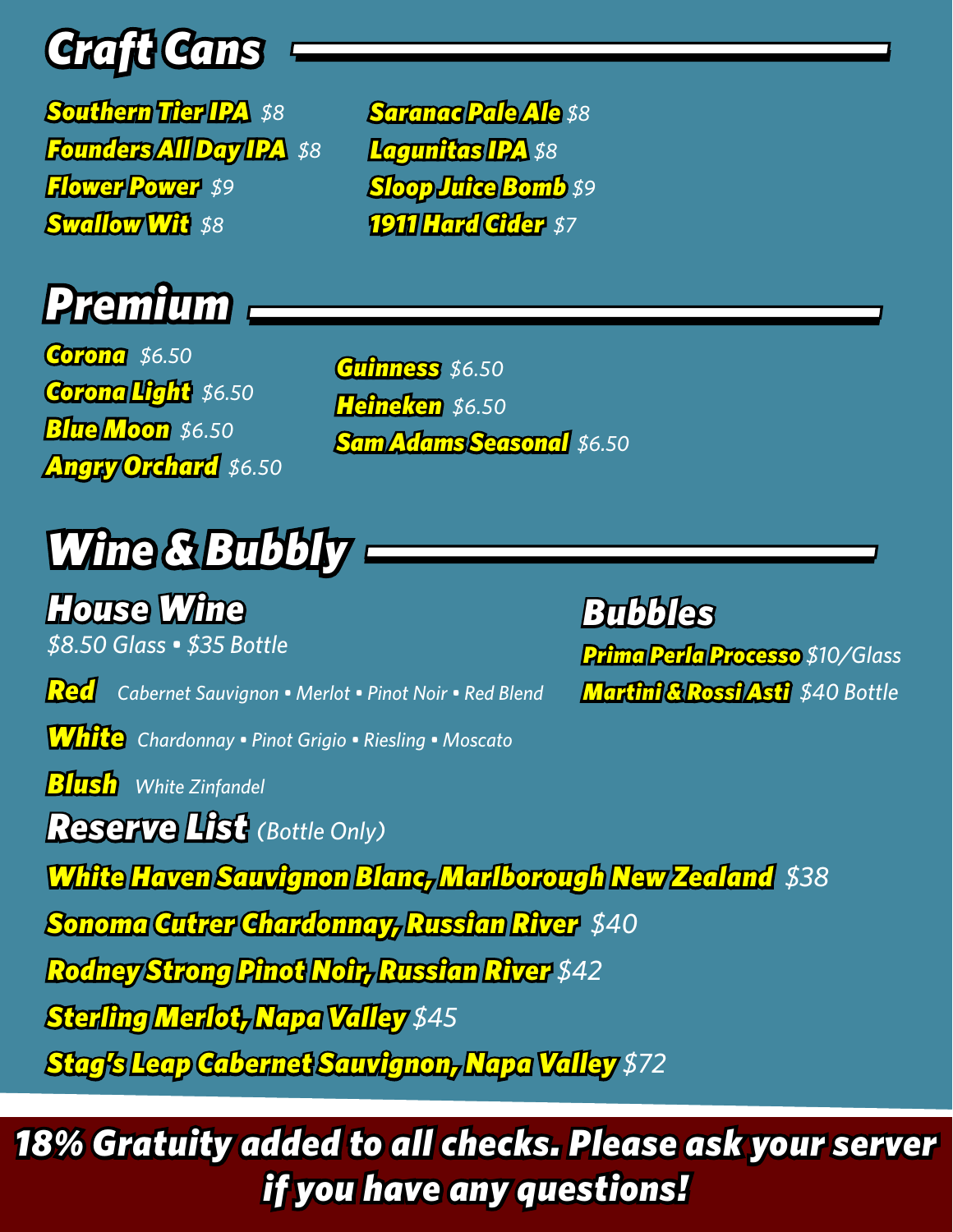## *Specialty Drinks*

*\$11.50 - Ask About Upgrading to Top Shelf for an additional charge! Funny Bone Long Island Rum, Gin, Vodka, Tequlia, Triple Sec, Sour & Coke Rubber Chicken Coconut Rum, Light Rum, Blue Curacao, Pineapple Juice Georgia Peach Long Island with a peachy twist – Peach Schnapps, Orange Juice Gummy Bear Spiced Rum, Coconut Rum, Sour Apple Liqueur, Lemonade Relaxer Vodka, Coconut Rum, Peach Schnapps, Pineapple, Cranberry & Orange Juice Mai Tai Light Rum, Dark Rum, Amaretto, Pineapple Juice, 151 Floater, Grenadine*

## *Favorites*

*\$10 (Top Shelf Liquors are available for an additional charge)*

*Electric Lemonade Gin, Blue Curacao, Lemonade Pink Starburst*

*Vanilla Vodka, Watermelon Pucker, Lemonade*

*Iced "Green Tea" Long Island Iced Tea with a Twist of Melon Liqueur*

*Jolly Rancher Cherry & Grape Vodka, Peach Schnapps, Blue Curacao, Cranberry Juice* 

*18% Gratuity added to all checks. Please ask your server if you have any questions!*